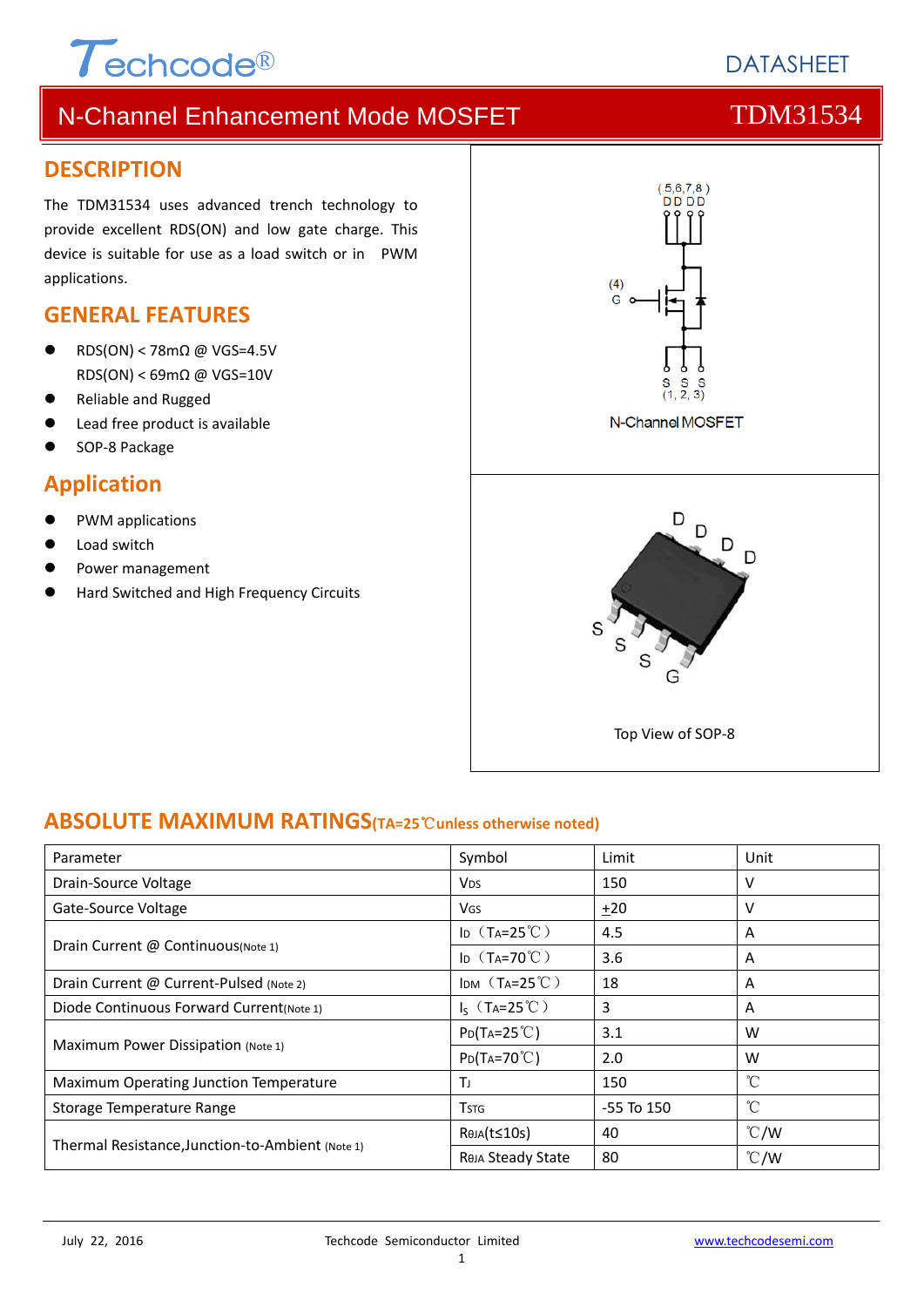

### **ELECTRICAL CHARACTERISTICS (TA=25**℃**unless otherwise noted)**

| Parameter                                 | Symbol                   | Condition                                         | Min                 | Typ            | Max                      | Unit          |  |  |
|-------------------------------------------|--------------------------|---------------------------------------------------|---------------------|----------------|--------------------------|---------------|--|--|
| OFF CHARACTERISTICS                       |                          |                                                   |                     |                |                          |               |  |  |
| Drain-Source Breakdown Voltage            | <b>BV</b> <sub>DSS</sub> | VGS=0V ID=250µA                                   | 150                 | $\blacksquare$ | $\blacksquare$           | $\vee$        |  |  |
| Zero Gate Voltage Drain Current           | <b>l</b> <sub>DSS</sub>  | VDS=120V,VGS=0V                                   | ÷,                  | $\blacksquare$ | $\mathbf{1}$             | $\mu$ A       |  |  |
| Gate-Body Leakage Current                 | lgss                     | VGS=±25V,VDS=0V                                   | $\overline{a}$      | $\mathbb{L}$   | ±100                     | nA            |  |  |
| <b>ON CHARACTERISTICS (Note 2)</b>        |                          |                                                   |                     |                |                          |               |  |  |
| <b>Gate Threshold Voltage</b>             | VGS(th)                  | V <sub>DS</sub> =VGS, I <sub>D</sub> =250µA       | $\overline{2}$      | 3              | $\overline{4}$           | $\vee$        |  |  |
| Drain-Source On-State Resistance          |                          | VGS=4.5V, ID=3A                                   | L.                  | 60             | 78                       | $m\Omega$     |  |  |
|                                           | RDS(ON)                  | VGS=10V, ID=5A                                    | $\overline{a}$      | 57             | 69                       | $m\Omega$     |  |  |
| <b>DYNAMIC CHARACTERISTICS (Note3)</b>    |                          |                                                   |                     |                |                          |               |  |  |
| Gate Resistance                           | $R_G$                    | VDS=0V, VGS=0V, F=1.0MHz                          | $\overline{a}$      | $\mathbf{1}$   | $\omega$                 | Ω             |  |  |
| Input Capacitance                         | Ciss                     | VDS=30V, VGS=0V, F=1.0MHz                         | $\overline{a}$      | 2000           | 2600                     | PF            |  |  |
| <b>Output Capacitance</b>                 | Coss                     |                                                   |                     | 105            | $\frac{1}{2}$            | PF            |  |  |
| Reverse Transfer Capacitance              | Crss                     |                                                   |                     | 30             | $\overline{a}$           | PF            |  |  |
| <b>SWITCHING CHARACTERISTICS (Note 3)</b> |                          |                                                   |                     |                |                          |               |  |  |
| Turn-on Delay Time                        | td(on)                   | VDS=30V, RL=30 $\Omega$ , VGEN=10V, RG=6 $\Omega$ | $\bar{\mathcal{L}}$ | 16             | 29                       | nS            |  |  |
| Turn-on Rise Time                         | tr                       | $ID=1A$                                           | $\overline{a}$      | 6              | 11                       | nS            |  |  |
| Turn-Off Delay Time                       | td(off)                  |                                                   |                     | 42             | 76                       | nS            |  |  |
| Turn-Off Fall Time                        | tf                       |                                                   |                     | 8              | 15                       | nS            |  |  |
| <b>Total Gate Charge</b>                  | Qg                       | VDS=75V,ID=4.5A,VGS=10V                           | $\overline{a}$      | 35             | 49                       | nC            |  |  |
| Gate-Source Charge                        | Qgs                      |                                                   | L.                  | 6              | $\overline{\phantom{a}}$ | nC            |  |  |
| Gate-Drain Charge                         | Qgd                      |                                                   | $\overline{a}$      | 4.6            | $\overline{a}$           | <sub>nC</sub> |  |  |
| Body Diode Reverse Recovery Time          | Trr                      | IF=4.5A, $dI/dt=100A/\mu s$                       | $\overline{a}$      | 103            | $\overline{a}$           | nS            |  |  |
| Body Diode Reverse Recovery Charge        | $Q_{rr}$                 |                                                   | $\overline{a}$      | 250            | $\equiv$                 | nC            |  |  |
| DRAIN-SOURCE DIODE CHARACTERISTICS        |                          |                                                   |                     |                |                          |               |  |  |
| Diode Forward Voltage (Note 2)            | <b>V</b> sp              | $V$ GS=0V, Is=4.5A                                |                     | 0.8            | 1.3                      | $\vee$        |  |  |

NOTES:

1. Surface Mounted on 1in2 pad area, t≤10sec.

2. Pulse Test: Pulse Width  $\leq 300$ μs, Duty Cycle  $\leq 2\%$ .

3. Guaranteed by design, not subject to production testing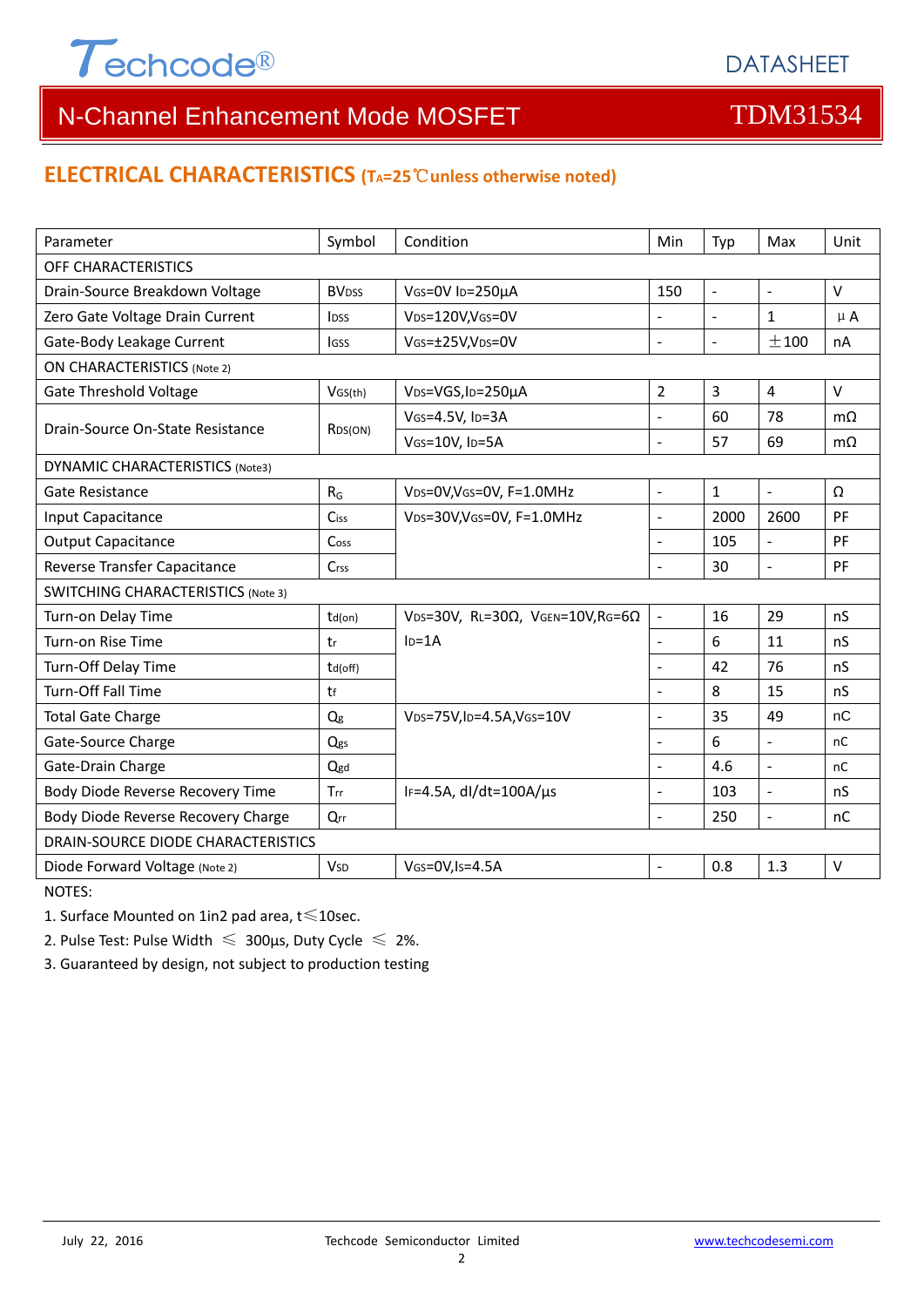

## **Typical Operating Characteristics**





Single Pulse Mounted on 1in<sup>2</sup> pad  $1E-3$  |  $1E-4$  1E-3 0.01  $0.1$  $\overline{1}$  $10$ 

Square Wave Pulse Duration (sec)

100 1000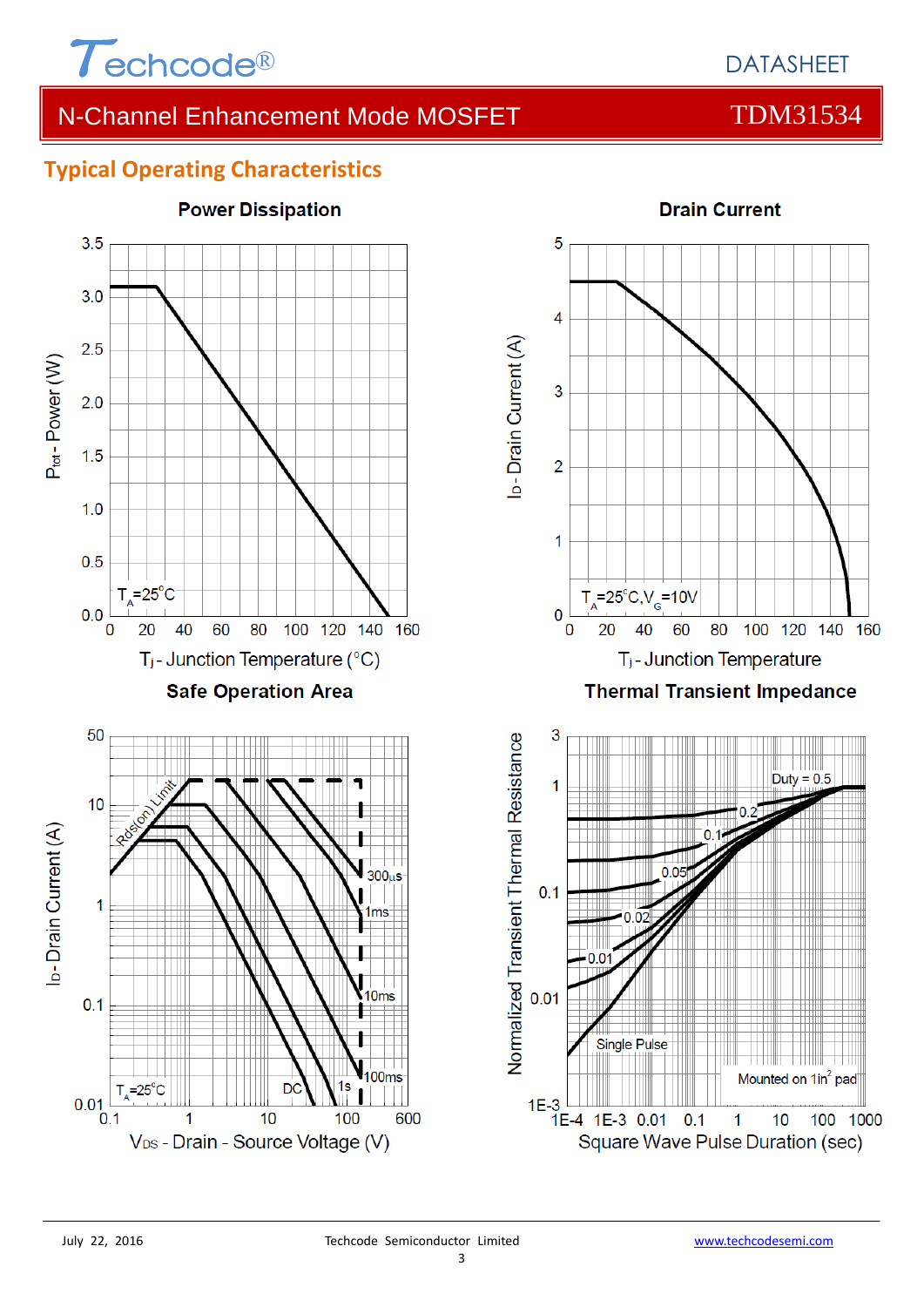

# **Typical Operating Characteristics (Cont.)**



### **Output Characteristics**

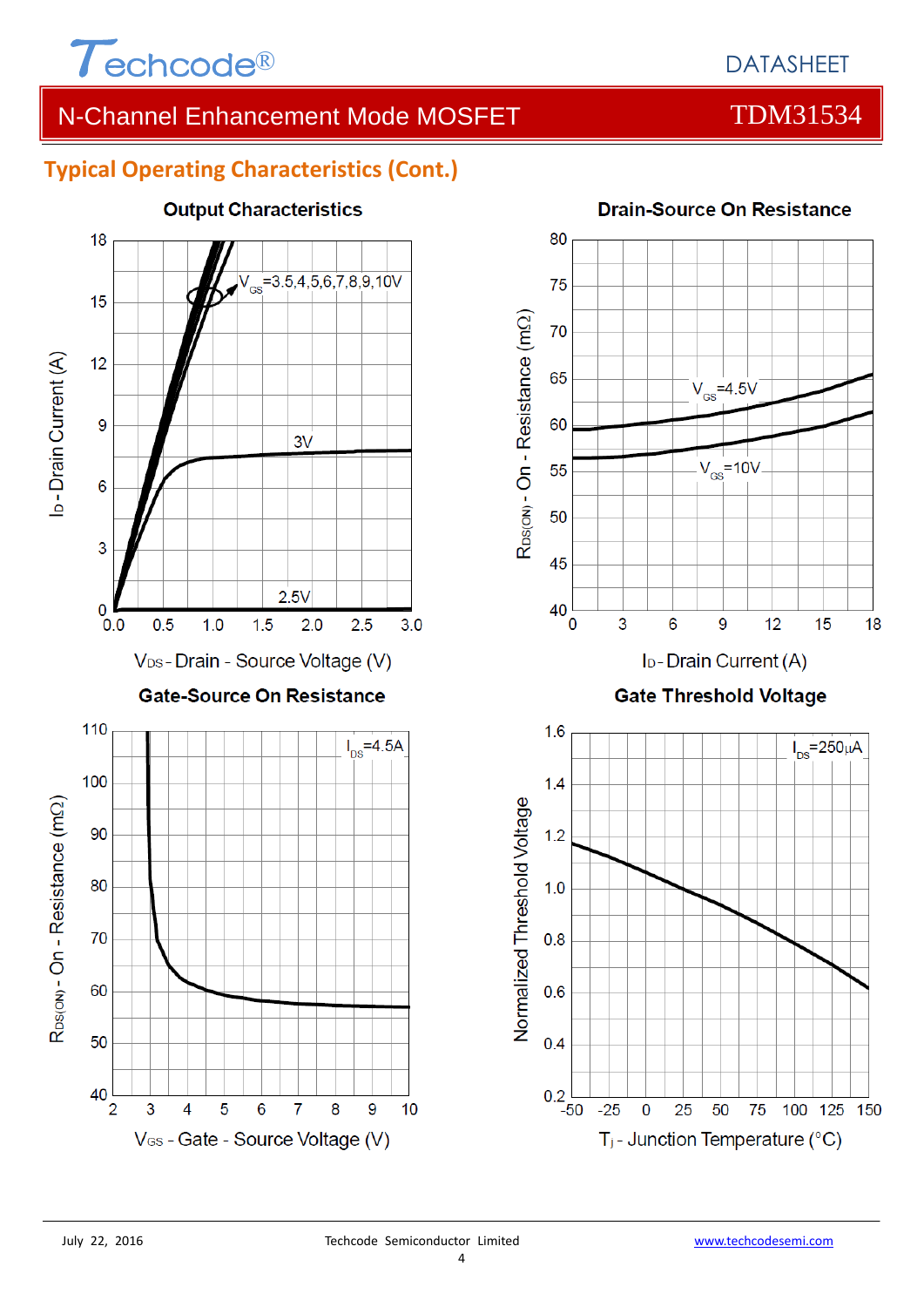

### **Typical Operating Characteristics (Cont.)**



## **Drain-Source On Resistance**



**Source-Drain Diode Forward** 

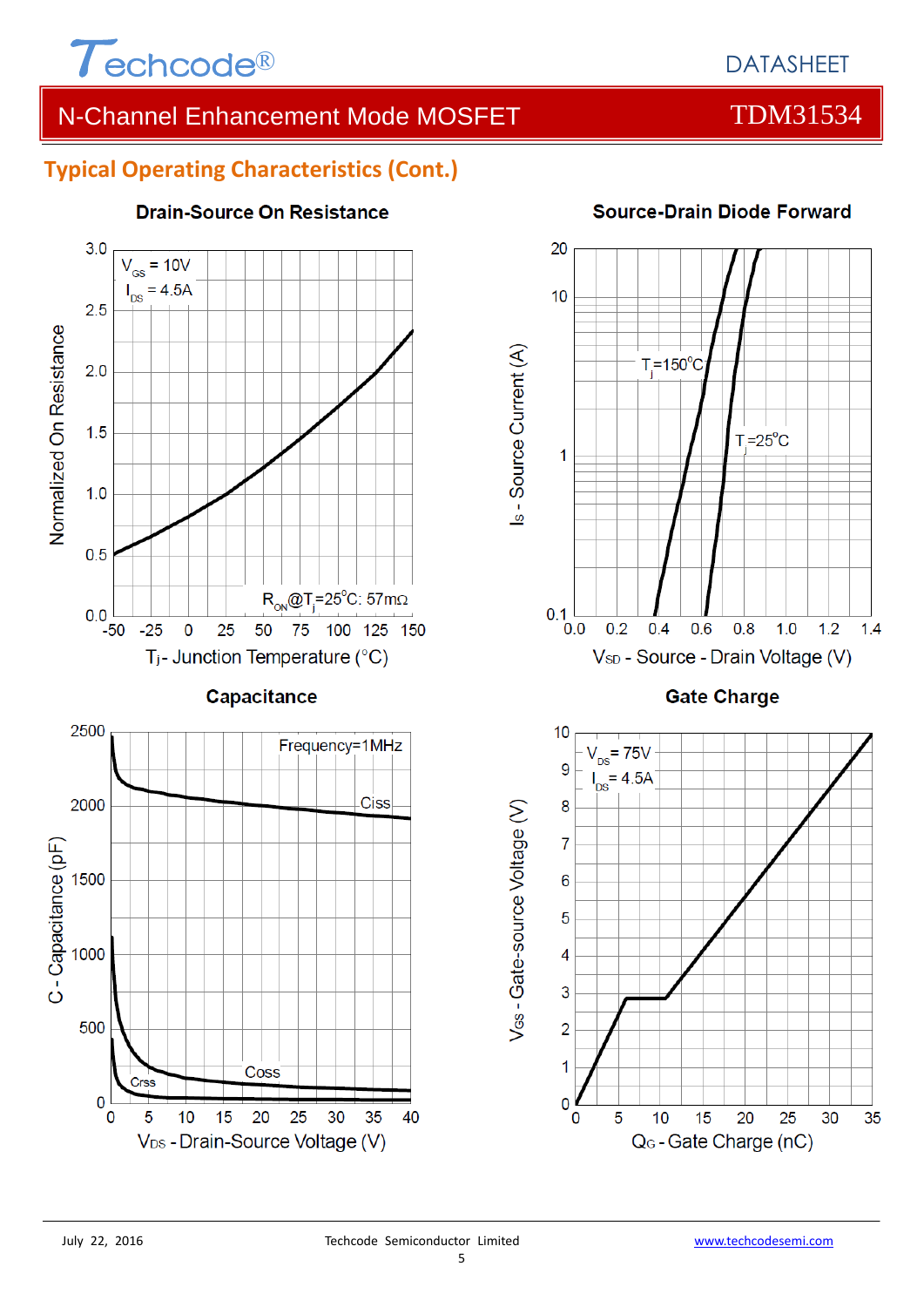

# **Package Information**

SOP-8 Package



| Symbol | Dimensions In Millimeters |           | Dimensions In Inches |           |  |
|--------|---------------------------|-----------|----------------------|-----------|--|
|        | Min                       | Max       | Min                  | Max       |  |
| А      | 1.350                     | 1.750     | 0.053                | 0.069     |  |
| A1     | 0.100                     | 0.250     | 0.004                | 0.010     |  |
| А2     | 1.350                     | 1.550     | 0.053                | 0.061     |  |
| b      | 0.330                     | 0.510     | 0.013                | 0.020     |  |
| C      | 0.170                     | 0.250     | 0.006                | 0.010     |  |
|        | 4.700                     | 5.100     | 0.185                | 0.200     |  |
|        | 3.800                     | 4.000     | 0.150                | 0.157     |  |
| E1     | 5.800                     | 6.200     | 0.228                | 0.244     |  |
| e      | 1.270 (BSC)               |           | 0.050(BSC)           |           |  |
|        | 0.400                     | 1.270     | 0.016                | 0.050     |  |
| θ      | 0°                        | $8^\circ$ | $0^{\circ}$          | $8^\circ$ |  |

DATASHEET